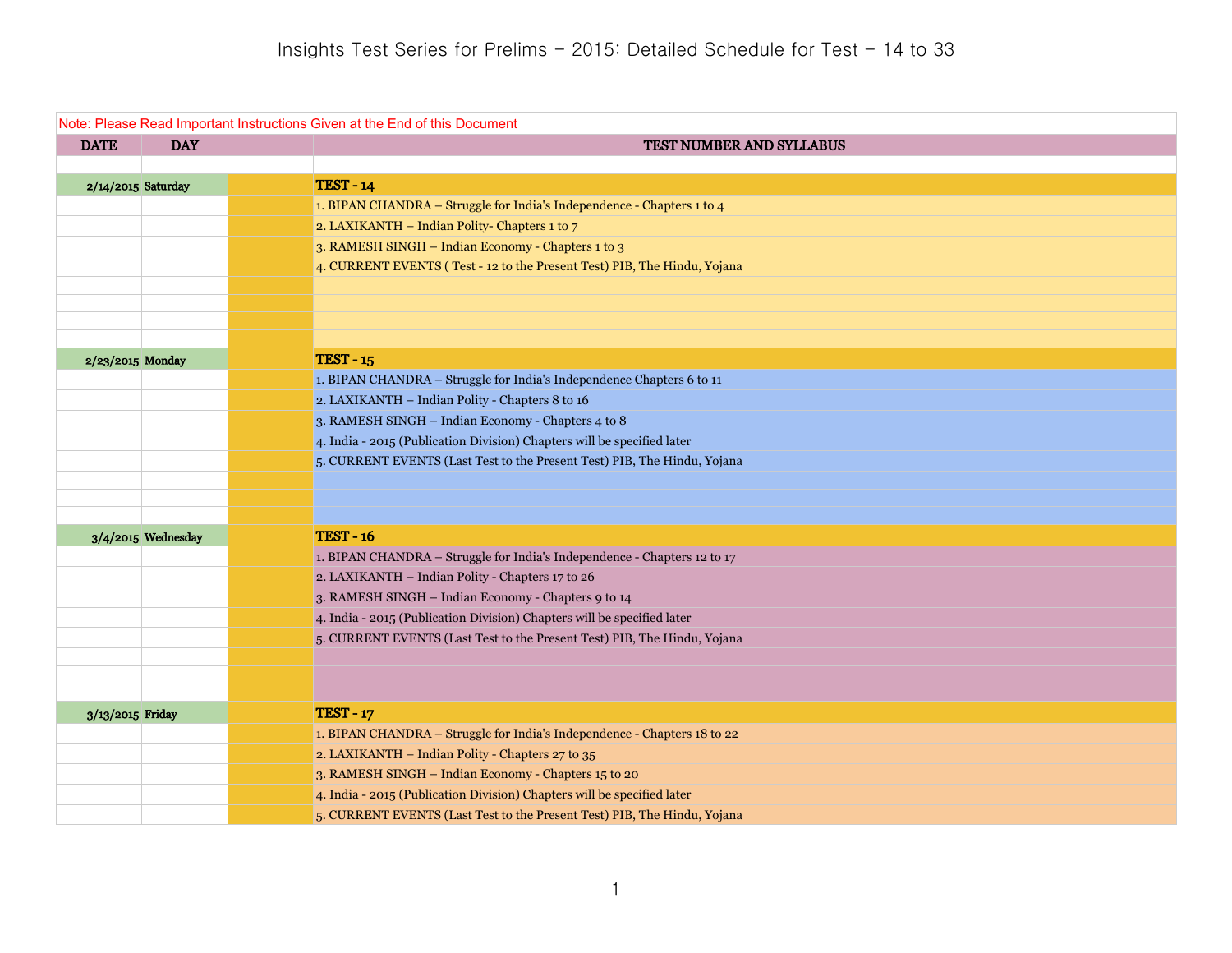| 3/22/2015 Sunday   | <b>TEST - 18</b>                                                                  |
|--------------------|-----------------------------------------------------------------------------------|
|                    | 1. BIPAN CHANDRA - Struggle for India's Independence - Chapters 23 to 27          |
|                    | 2. LAXIKANTH - Indian Polity - Chapters 35 to 42                                  |
|                    | 3. RAMESH SINGH - Indian Economy - Chapters 21 to 25                              |
|                    | 4. India - 2015 (Publication Division) Chapters will be specified later           |
|                    | 5. CURRENT EVENTS (Last Test to the Present Test) PIB, The Hindu, Yojana          |
|                    | 6. ECONOMIC SURVEY - 2015 (Chapters will be specified later)                      |
|                    |                                                                                   |
|                    |                                                                                   |
| 3/31/2015 Tuesday  | <b>TEST - 19</b>                                                                  |
|                    | 1. BIPAN CHANDRA - Struggle for India's Independence - Chapters 24 to 29          |
|                    | 2. LAXIKANTH - Indian Polity - Chapters 43 to 51                                  |
|                    | 3. Goh Cheng Leong - Certificate Physical and Human Geography - Chapters 1 to 4   |
|                    | 4. India - 2015 (Publication Division) Chapters will be specified later           |
|                    | 5. ECONOMIC SURVEY - 2015 (Chapters will be specified later)                      |
|                    | 6. CURRENT EVENTS (Last Test to the Present Test) PIB, The Hindu, Yojana          |
|                    |                                                                                   |
| 4/9/2015 Thursday  | <b>TEST - 20</b>                                                                  |
|                    | 1. BIPAN CHANDRA - Struggle for India's Independence - Chapters 30 to 34          |
|                    | 2. LAXIKANTH - Indian Polity - Chapters 52 to 61                                  |
|                    | 3. Goh Cheng Leong - Certificate Physical and Human Geography - Chapters 5 to 10  |
|                    | 4. India - 2015 (Publication Division) Chapters will be specified later           |
|                    | 5. D D Basu - Indian Polity (Chapters will be specified later)                    |
|                    | 6. CURRENT EVENTS (Last Test to the Present Test) PIB, The Hindu, Yojana          |
|                    | 7. ECONOMIC SURVEY - 2015 (Chapters will be specified later)                      |
|                    |                                                                                   |
| 4/18/2015 Saturday | <b>TEST - 21</b>                                                                  |
|                    | 1. BIPAN CHANDRA - Struggle for India's Independence - Chapters 35 to 39          |
|                    | 2. ECONOMIC SURVEY - 2015 (Chapters will be specified later)                      |
|                    | 3. LAXIKANTH - Indian Polity - Chapters 62 to 71                                  |
|                    | 4. ICSE Environmental Studies                                                     |
|                    | 5. Goh Cheng Leong - Certificate Physical and Human Geography - Chapters 11 to 15 |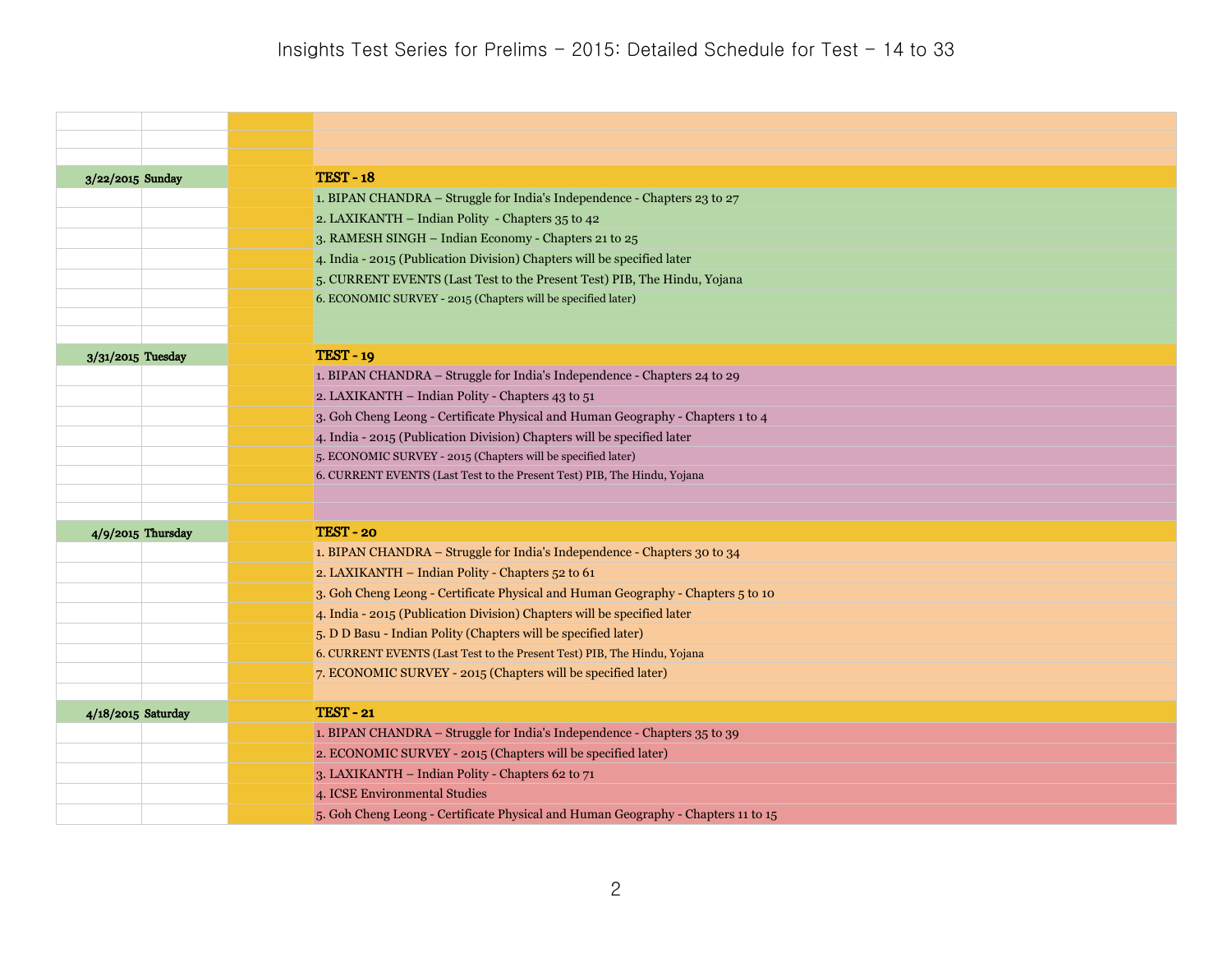|                  |                                          | 6. CCRT - Art and Culture (Literary Arts - http://www.ccrtindia.gov.in/literaryarts.php)    |
|------------------|------------------------------------------|---------------------------------------------------------------------------------------------|
|                  |                                          | 7. CURRENT EVENTS (Last Test to the Present Test) PIB, The Hindu, Yojana                    |
|                  |                                          |                                                                                             |
| 4/27/2015 Monday |                                          | <b>TEST - 22</b>                                                                            |
|                  |                                          | 1. India - 2015 (Publication Division) Chapters will be specified later                     |
|                  |                                          | 2. CCRT - Art and Culture (Visual Arts - http://www.ccrtindia.gov.in/visualarts.php)        |
|                  |                                          | 3. ECONOMIC SURVEY - 2015 (Chapters will be specified later)                                |
|                  |                                          | 4. ICSE Environmental Studies                                                               |
|                  |                                          | 5. Goh Cheng Leong - Certificate Physical and Human Geography - Chapters 16 to 20           |
|                  |                                          | 6. CURRENT EVENTS (Last Test to the Present Test) PIB, The Hindu, Yojana                    |
|                  |                                          |                                                                                             |
|                  | 5/6/2015 Wednesday                       | <b>TEST - 23</b>                                                                            |
|                  |                                          | 1. India - 2015 (Publication Division) Chapters will be specified later                     |
|                  |                                          | 2. CCRT - Art and Culture (Performing Arts - http://www.ccrtindia.gov.in/performingart.php) |
|                  |                                          | 3. ECONOMIC SURVEY - 2015 (Chapters will be specified later)                                |
|                  |                                          | 4. ICSE Environmental Studies                                                               |
|                  |                                          | 5. Goh Cheng Leong - Certificate Physical and Human Geography - Chapters 21 to 25           |
|                  |                                          | 6. CURRENT EVENTS (Last Test to the Present Test) PIB, The Hindu, Yojana                    |
|                  |                                          |                                                                                             |
|                  |                                          | <b>TEST - 24</b>                                                                            |
|                  | 5/14/2015 Thursday<br>5/16/2015 Saturday | CSP-2015 Notification Day                                                                   |
|                  |                                          |                                                                                             |
|                  |                                          |                                                                                             |
|                  |                                          | <b>FULL LENGTH EXAM</b>                                                                     |
|                  |                                          |                                                                                             |
|                  |                                          |                                                                                             |
|                  |                                          |                                                                                             |
|                  |                                          |                                                                                             |
| 5/24/2015 Sunday |                                          | <b>TEST - 25</b>                                                                            |
|                  |                                          |                                                                                             |
|                  |                                          |                                                                                             |
|                  |                                          |                                                                                             |
|                  |                                          | <b>FULL LENGTH EXAM</b>                                                                     |
|                  |                                          |                                                                                             |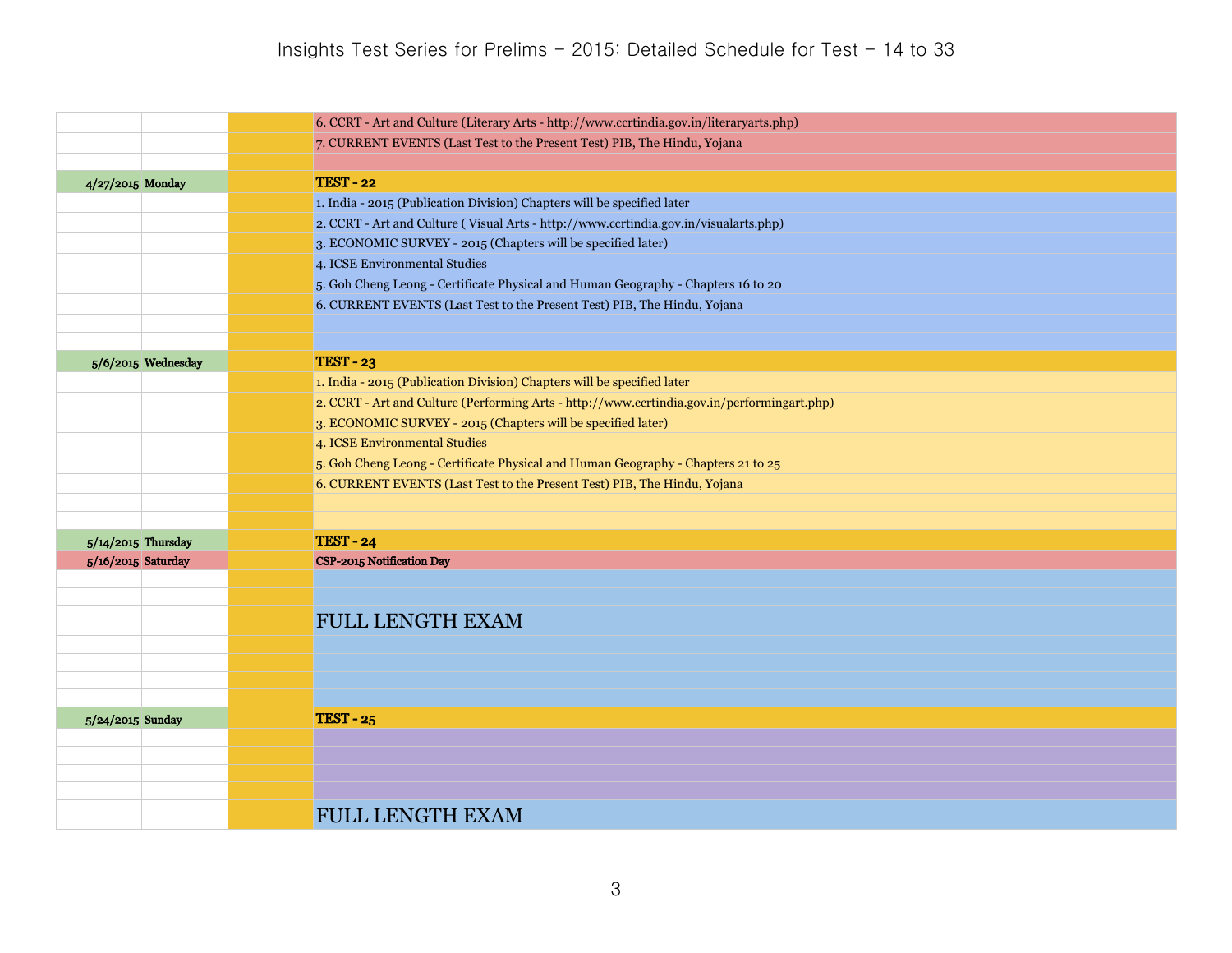|                     | $6/3/2015$ Wednesday | <b>TEST - 26</b>               |
|---------------------|----------------------|--------------------------------|
|                     |                      |                                |
|                     |                      |                                |
|                     |                      |                                |
|                     |                      | FULL LENGTH EXAM               |
|                     |                      |                                |
|                     |                      |                                |
|                     |                      |                                |
| $6/12/2015$ Friday  |                      | CSP-2015 Last Day for Applying |
| 6/13/2015 Saturday  |                      | <b>TEST - 27</b>               |
|                     |                      |                                |
|                     |                      |                                |
|                     |                      |                                |
|                     |                      | FULL LENGTH EXAM               |
|                     |                      |                                |
|                     |                      |                                |
|                     |                      |                                |
|                     |                      |                                |
| $6/23/2015$ Tuesday |                      | <b>TEST - 28</b>               |
|                     |                      |                                |
|                     |                      |                                |
|                     |                      |                                |
|                     |                      | FULL LENGTH EXAM               |
|                     |                      |                                |
|                     |                      |                                |
|                     |                      |                                |
| 7/3/2015 Friday     |                      | <b>TEST - 29</b>               |
|                     |                      |                                |
|                     |                      |                                |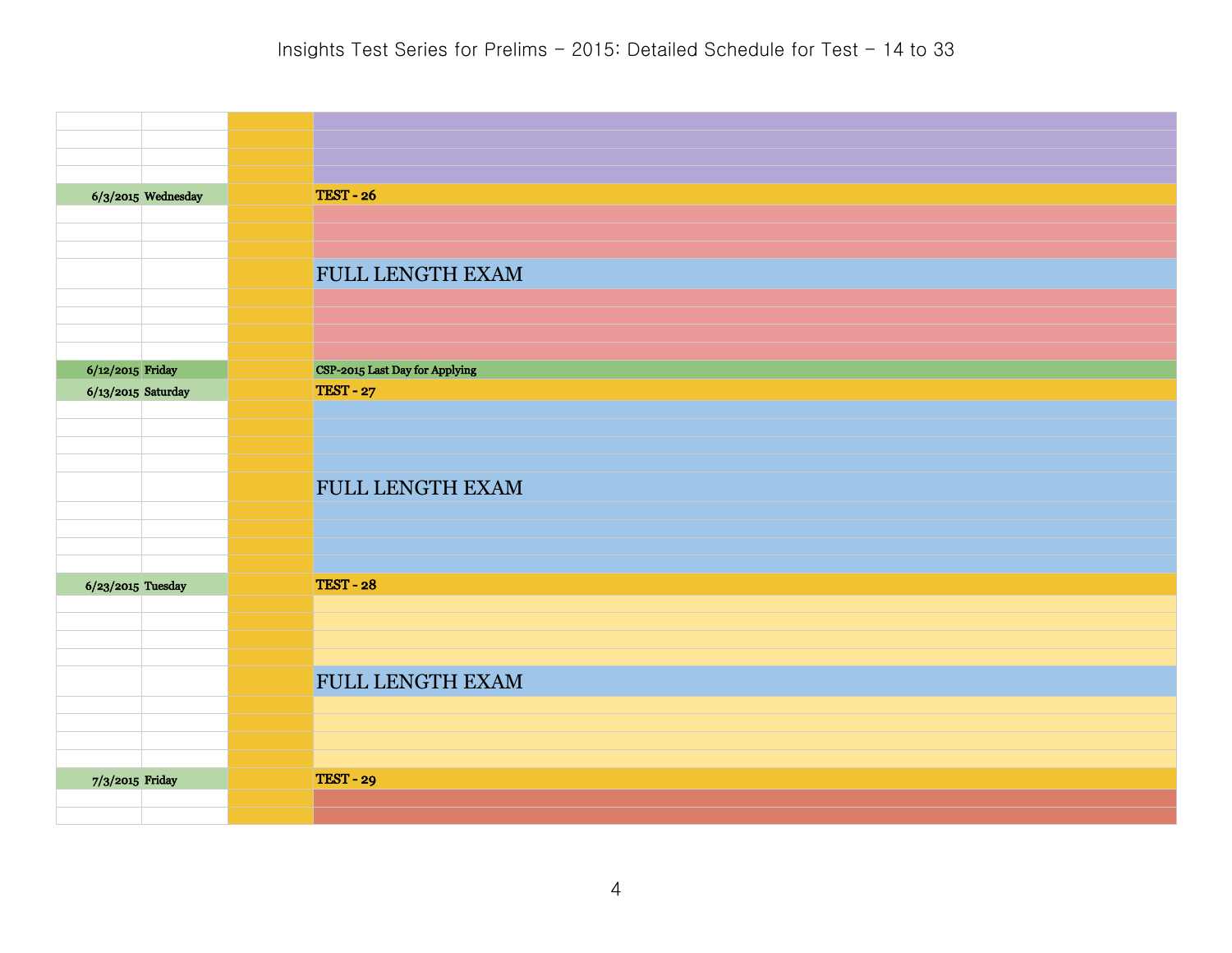|                  |                    | FULL LENGTH EXAM        |
|------------------|--------------------|-------------------------|
|                  |                    |                         |
|                  |                    |                         |
| 7/13/2015 Monday |                    | TEST-30                 |
|                  |                    |                         |
|                  |                    |                         |
|                  |                    | <b>FULL LENGTH EXAM</b> |
|                  |                    |                         |
|                  |                    |                         |
|                  | 7/23/2015 Thursday | <b>TEST - 31</b>        |
|                  |                    |                         |
|                  |                    |                         |
|                  |                    | FULL LENGTH EXAM        |
|                  |                    |                         |
|                  |                    |                         |
| 8/2/2015 Sunday  |                    | <b>TEST - 32</b>        |
|                  |                    |                         |
|                  |                    |                         |
|                  |                    | FULL LENGTH EXAM        |
|                  |                    |                         |
|                  |                    |                         |